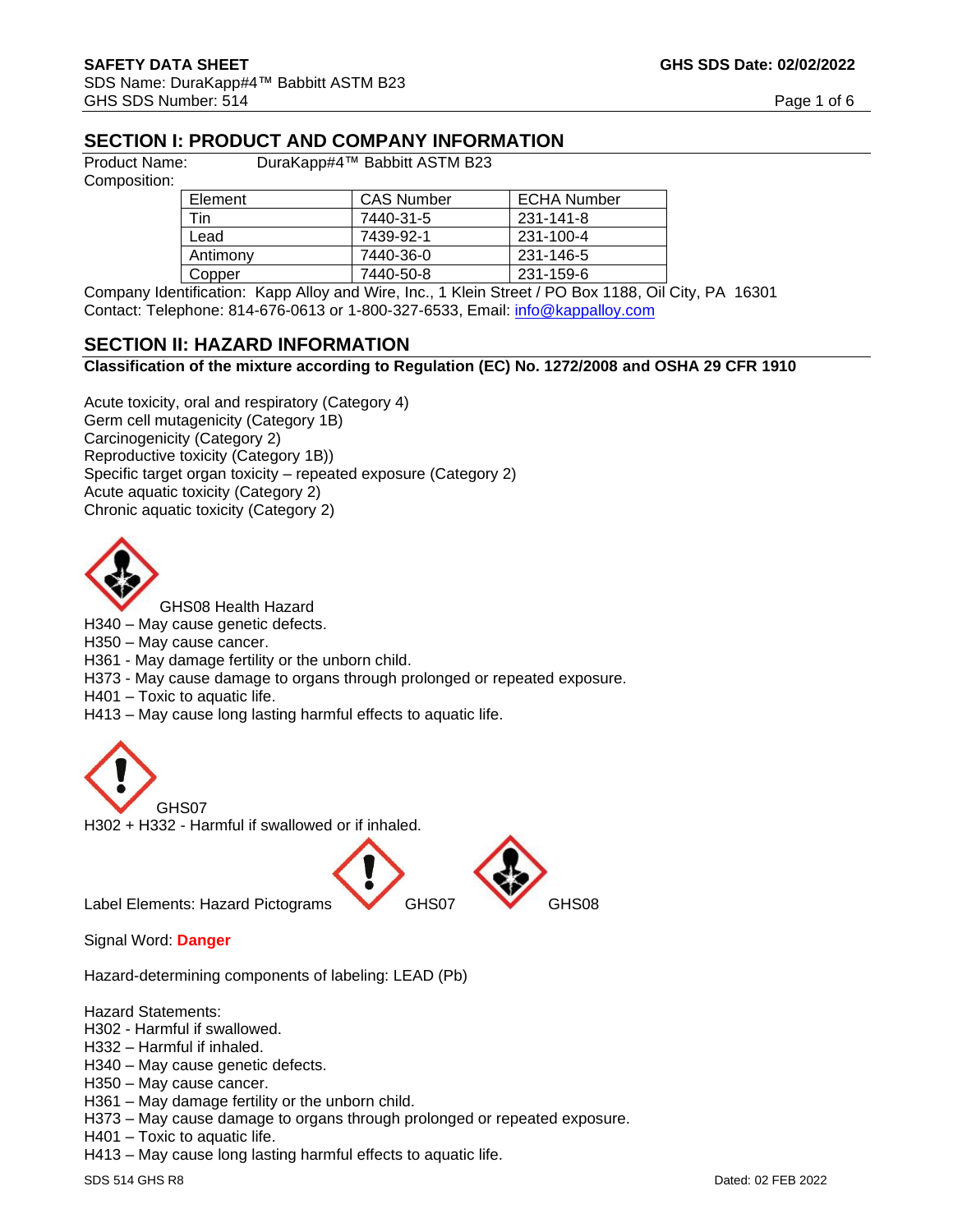| <b>Precautionary Statements:</b> |                                                                                                          |
|----------------------------------|----------------------------------------------------------------------------------------------------------|
| $P201 -$                         | Obtain special instructions before use.                                                                  |
| P202 -                           | Do not handle until all safety precautions have been read and understood.                                |
| $P260 -$                         | Do not breathe dust/fumes.                                                                               |
| $P261 -$                         | Avoid breathing dust/fumes/gas/mist/vapors/spray.                                                        |
| $P263 -$                         | Avoid contact during pregnancy/while nursing.                                                            |
| P264 -                           | Wash thoroughly after handling.                                                                          |
| P270 -                           | Do not eat, drink or smoke when using this product.                                                      |
| P273 -                           | Avoid release to the environment                                                                         |
| $P280 -$                         | Wear protective gloves/protective clothing/eye protection/face protection.                               |
|                                  | P301+P312+P330 IF SWALLOWED: Rinse mouth. Call a POISON CENTER or doctor/physician if you feel unwell.   |
|                                  | P305+P351+P338 - IF IN EYES: Flush with water for at least 15 minutes to remove irritant. Remove contact |
|                                  | lenses, if present and easy to do. Continue rinsing. Consult a physician.                                |
| $P304+P340+312-$                 | IF INHALED: Remove person to fresh air and keep comfortable for breathing. Call a                        |
|                                  | POISON CENTER or doctor/physician if you feel unwell.                                                    |
| P302+P352                        | IF ON SKIN: Wash thoroughly with soap and water to remove any residue. If a rash                         |
|                                  | develops, call a physician.                                                                              |
| P308+313 -                       | If exposed: Call a POISON CENTER or doctor/physician.                                                    |
| P314 -                           | Get medical advice/attention if you feel unwell.                                                         |
| P405 -                           | Store locked up.                                                                                         |
| P501 -                           | Dispose of contents/container in accordance with local/national/international regulations.               |
|                                  |                                                                                                          |

#### PRIMARY ROUTES OF ENTRY

- Inhalation: fumes
- Ingestion: Solid metals not edible; highly unlikely
- Skin Absorption: N/A

#### POTENTIAL HEALTH EFFECTS

EYES: Moderately irritating to the eyes. Tearing and redness.

SKIN: May cause slight skin irritation.

# INHALATION and INGESTION:

ACUTE OVEREXPOSURE

- Flu-like symptoms (nausea, constipation, headache, dizziness) self-limiting, usually disappear within 24 hours after removal from product exposure.
- Proposition 65 Warning: THIS PRODUCT CONTAINS LEAD, WHICH IS KNOWN TO THE STATE OF CALIFORNIA TO CAUSE CANCER AND BIRTH DEFECTS OR OTHER REPRODUCTIVE HARM. More information at www.P65Warnings.ca.gov.

SEVERE SHORT-TERM OVEREXPOSURE

• May lead to central nervous system disorders, characterized by drowsiness, seizures, coma death. It should be recognized that exposure of this magnitude in an industrial environment is extremely unlikely.

CHRONIC OVEREXPOSURE (symptoms and effects)

- TIN: Has been shown to increase incidence of sarcoma in animal tests. Chronic exposure may result in "stannosis" a mild form of pneumoconiosis.
- LEAD: Prolonged exposure to vapors or fumes at higher temperatures may cause respiratory irritation and systematic lead poisoning. Symptoms of lead poisoning include headache, nausea, abdominal pain, muscle and joint pain and damage to the nervous system, blood system and kidneys. Exposure to metal fumes may cause irritation to the respiratory system. Long term exposure by inhalation to metal fumes may cause illness such as metal fume fever.Exposure to lead fume may cause harm. Sign of overexposure is anemia.
- Systemic poisoning with symptoms of metallic taste, anemia, insomnia, weakness, constipation, abdominal pain, gastrointestinal disorders, joint and muscle pain and muscular weakness. May cause damage to the blood forming, nervous, kidneys and reproductive systems. Damage may include reduced fertility in both men and women, damage to the fetus of exposed pregnant women, anemia, muscular weakness and kidney dysfunction.

MEDICAL CONDITIONS POSSIBLY AGGRAVATED BY EXPOSURE TO LEAD:

• Diseases of the blood and blood forming organs, kidneys, nervous and reproductive systems.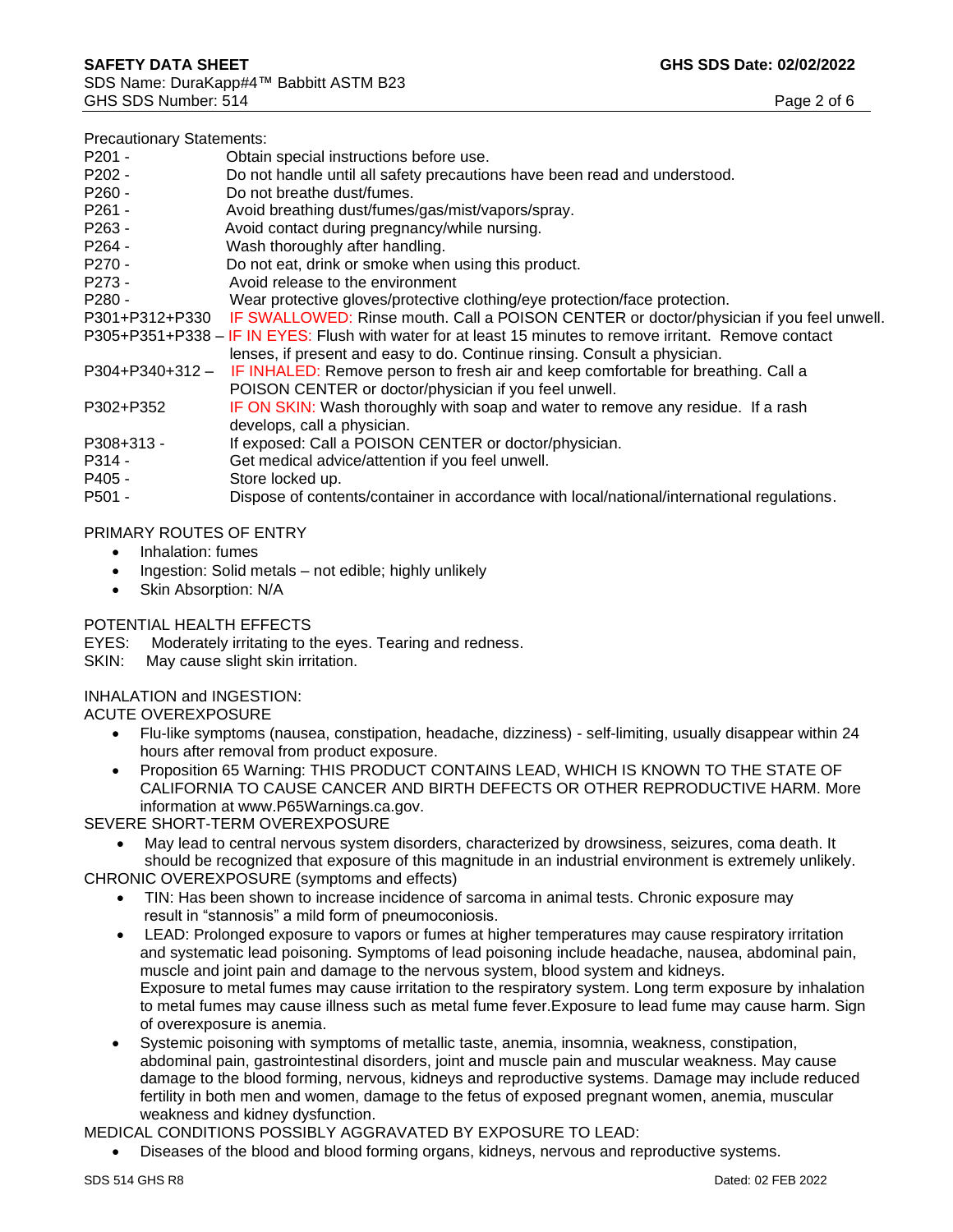# **SECTION III: COMPOSITION / INGREDIENTS**

\*(Hazardous components 1% or greater; Carcinogens 0.1% or greater)

| <b>Component</b> | <b>CAS</b><br><b>Number</b> | <b>EC/List</b><br><b>Number</b> | <b>OSHA PEL</b>                   | <b>ACGIH TLV</b>      | <b>Density</b><br>lbs/in ${}^{3}$ & g/cm ${}^{3}$ | Weight<br>% |
|------------------|-----------------------------|---------------------------------|-----------------------------------|-----------------------|---------------------------------------------------|-------------|
| Tin (Sn)         | 7440-31-5                   | 231-141-8                       | 2 mg/m <sup>3</sup>               | 2 mg/m <sup>3</sup>   | .264 & 7.307                                      | 75%         |
| Lead (Pb)*       | 7439-92-1                   | 231-100-4                       | .05 mg/m <sup>3</sup> (Dust&Fume) | .15 mg/m <sup>3</sup> | .4049 & 11.332                                    | 10%         |
| Antimony         | 7440-36-0                   | 231-146-5                       | 5mg/m <sup>3</sup>                | 5mg/m <sup>3</sup>    | .240 & 6.64                                       | 12%         |
|                  |                             |                                 | .1 mg/m <sup>3</sup>              | .1 mg/m <sup>3</sup>  |                                                   |             |
| Copper           | 7440-50-8                   | 231-159-6                       | (Dust&Fume)                       | (Dust&Fume)           | .324 & 8.96                                       | 3%          |

 $NA = Not$  Applicable  $NE = Not$  Established  $NAIF = No$  Applicable Information found \*The OSHA standard limit for occupational exposure to lead as referenced in CFR Title 29, Part 1910.1025 is 50 micrograms/cubic meter based on an eight hour time-weighted average. This standard states that, when the air of work-rooms contains regularly not more than 50 micrograms of inorganic lead and its inorganic compounds per cubic meter of air, as measured by prescribed methods, cases of lead intoxication will not occur. No other hazardous material is present in concentrations greater than 1% (0.1% for Carcinogens)

# **SECTION IV: FIRST AID MEASURES**

| Ingestion:  | Drink large quantities of water - induce vomiting.                                                                                                       |
|-------------|----------------------------------------------------------------------------------------------------------------------------------------------------------|
|             | Call a physician at once; advise of chemical composition (section III).                                                                                  |
| Skin:       | Wash thoroughly with water to remove any residue. If a rash develops, call a physician.                                                                  |
| Inhalation: | Terminate exposure and remove to fresh air. Call physician; advise of chemical<br>composition (section III).                                             |
| Eyes:       | Flush with water for at least 15 minutes to remove irritant. Remove contact lenses, if<br>present and easy to do. Continue rinsing. Consult a physician. |

#### **SECTION V: FIRE FIGHTING MEASURES**

| Flash point & Methods Used:                                       | N/A                                                                                                              |  |
|-------------------------------------------------------------------|------------------------------------------------------------------------------------------------------------------|--|
| <b>Auto Ignition Temperature:</b>                                 | N/A                                                                                                              |  |
| <b>Flammability Limits:</b>                                       | (in air, % by volume) LEL: N/A and UEL: N/A                                                                      |  |
| $CO2$ or dry chemical extinguisher.<br><b>Extinguisher Media:</b> |                                                                                                                  |  |
|                                                                   | DO NOT USE WATER ON MOLTEN METAL:                                                                                |  |
|                                                                   | LARGE FIRES MAY BE FLOODED WITH WATER FROM A DISTANCE                                                            |  |
| <b>Special Fire Fighting Procedures</b>                           | Use NIOSH/MSHA -approved self-contained breathing apparatus and full<br>protective clothing if involved in fire. |  |
| <b>Unusual Fire and Explosion Hazards</b>                         | Finely divided dust may form explosive mixture with air.                                                         |  |

#### NEVER DROP WATER OR LIQUIDS INTO MOLTEN SOLDER. **\*Do not plunge damp or wet solder bars/pieces into molten solder**

# **SECTION VI: ACCIDENTAL RELEASE MEASURES**

Steps to be taken if material is spilled or released:

Contain spill. If molten, cool to allow metal to solidify. If a solid metal, wear gloves, pick up and return to process. If dust, wear recommended personal protective equipment. DO NOT SWEEP, avoid generation of dust. Ventilation required. Use a vacuum, place in barrels and return to process if applicable. Otherwise, dispose of following all Federal, State and Local regulations. In the EU refer to the Special Waste Regulations. Metal has reclaim value.

#### **SECTION VII: HANDLING AND STORAGE**

Precautions to be taken in handling and storage:

• Dry storage; ambient temperature Other Precaution / Special Handling: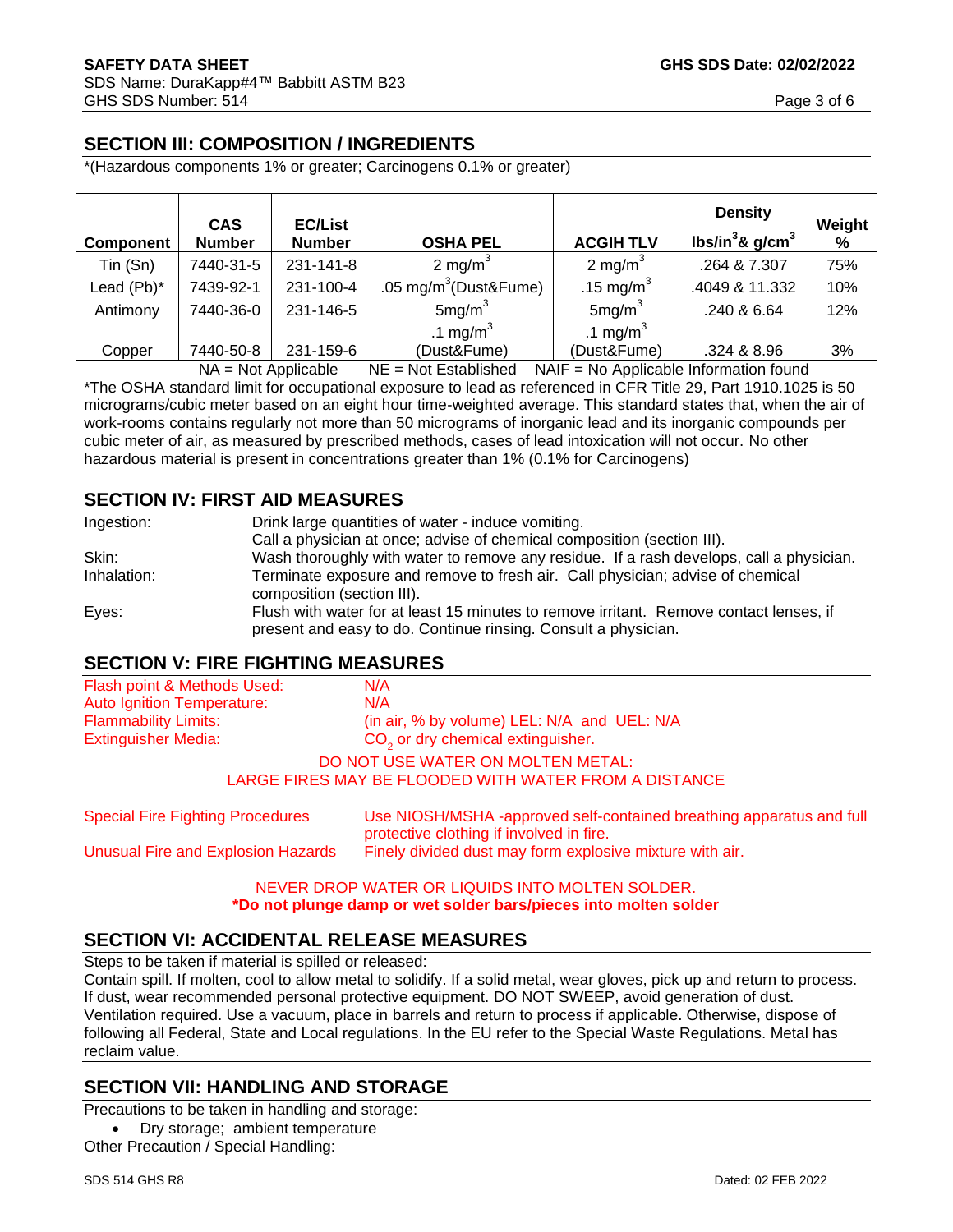• Wet or moist ingot(s) WILL present an explosion hazard when submerged in molten solder.

#### **\*AVOID FIRE/EXPLOSION RISKS. Always preheat ingot before charging into furnace.**

#### **SECTION VIII: EXPOSURE CONTROLS / PERSONAL PROTECTION**



|                                                                                                   | Respiratory Protection: An authority approved or compliant marked air-purifying respirator with a fume/dust<br>chemical cartridge is recommended under certain circumstances where airborne<br>concentrations are expected to be elevated or if in powder form. Avoid inhalation of<br>lead dust. Additional respiratory protection maybe required based on the work<br>conditions. |
|---------------------------------------------------------------------------------------------------|-------------------------------------------------------------------------------------------------------------------------------------------------------------------------------------------------------------------------------------------------------------------------------------------------------------------------------------------------------------------------------------|
| Eye Protection:                                                                                   | Approved safety glasses/welding goggles, appropriate to your procedure, should be worn.                                                                                                                                                                                                                                                                                             |
| Local Exhaust: YES; Mechanical: YES Special: Conform to your regulatory statutes.<br>Ventilation: |                                                                                                                                                                                                                                                                                                                                                                                     |
| <b>Engineering Controls:</b>                                                                      | Exhaust ventilation is required to control any air contaminants containing lead. Control<br>concentration of all components so that their permissible exposure limits are not exceeded.                                                                                                                                                                                             |
| Skin:                                                                                             | Gloves-leather or impervious (vinyl) type. Heat resistant gloves if handling hot metal.                                                                                                                                                                                                                                                                                             |
|                                                                                                   | Safety type boots. Personal protective equipment is recommended when working with<br>molten metal to avoid burns.                                                                                                                                                                                                                                                                   |
|                                                                                                   | Work/Hygienic Practices: Maintain good housekeeping. Clean up spills immediately. Good personal hygiene is<br>essential. Avoid eating, smoking or drinking in the work area. Wash hands thoroughly<br>with soap and water immediately upon leaving the work area. Follow standard lead<br>work practices as established under governmental regulations.                             |
| Other:                                                                                            | *Conform to all local, state, federal regulations.                                                                                                                                                                                                                                                                                                                                  |
| See also:                                                                                         | 29 CFR 1910.132 - 29 CFR 1910.140. Personal Protective Equipment<br>29 CFR 1910.251 - 29 CFR 1910.257. Welding, Cutting and Brazing                                                                                                                                                                                                                                                 |

#### **SECTION IX: PHYSICAL AND CHEMICAL PROPERTIES**

| Boiling Point:                        | <b>NAIF</b>                                                  |
|---------------------------------------|--------------------------------------------------------------|
| Melting Point:                        | 363-583°F (184-306°C)                                        |
| Vapor Pressure (mm Hg.):              | LEAD ONLY: Health Significance ONLY >500°C                   |
| Vapor Density ( $AIR = 1$ ):          | N/A                                                          |
| Density:                              | .2774 lbs./cubic inch or 7.679 g/ml                          |
| Solubility in Water:                  | 0 (solid)                                                    |
| Evaporation Rate (Butyl Acetate = 1): | N/A                                                          |
| Appearance and Odor:                  | Lustrous, silver metal; odorless / various shapes and sizes. |

#### **SECTION X: STABILITY AND REACTIVITY**

| Stability:                            | Stable                                        |
|---------------------------------------|-----------------------------------------------|
| Conditions to avoid:                  | <b>None</b>                                   |
| Incompatibility (materials to avoid): | Strong Acids, Strong Alkalis                  |
| Hazardous Decomposition Products:     | None; Hazardous Polymerization will not occur |

#### **SECTION XI: TOXICOLOGY INFORMATION**

- Tin (Sn): Elemental Tin is NOT generally considered to be toxic.<br>Lead (Pb): Chronic exposure to high levels of airborne or ingested Chronic exposure to high levels of airborne or ingested lead may result in anemia, insomnia, weakness, constipation, nausea, and abdominal pain. See Section II for more toxicology info. Antimony (Sb): NAIF Copper (Cu): Excessive inhalation of fumes from many metals can produce an acute reaction known as "metal
- fume fever"

IT IS UNLIKELY THAT NORMAL EXPOSURE (USING APPROPRIATE PROTECTIVE EQUIPMENT) WOULD RESULT IN ILLNESS.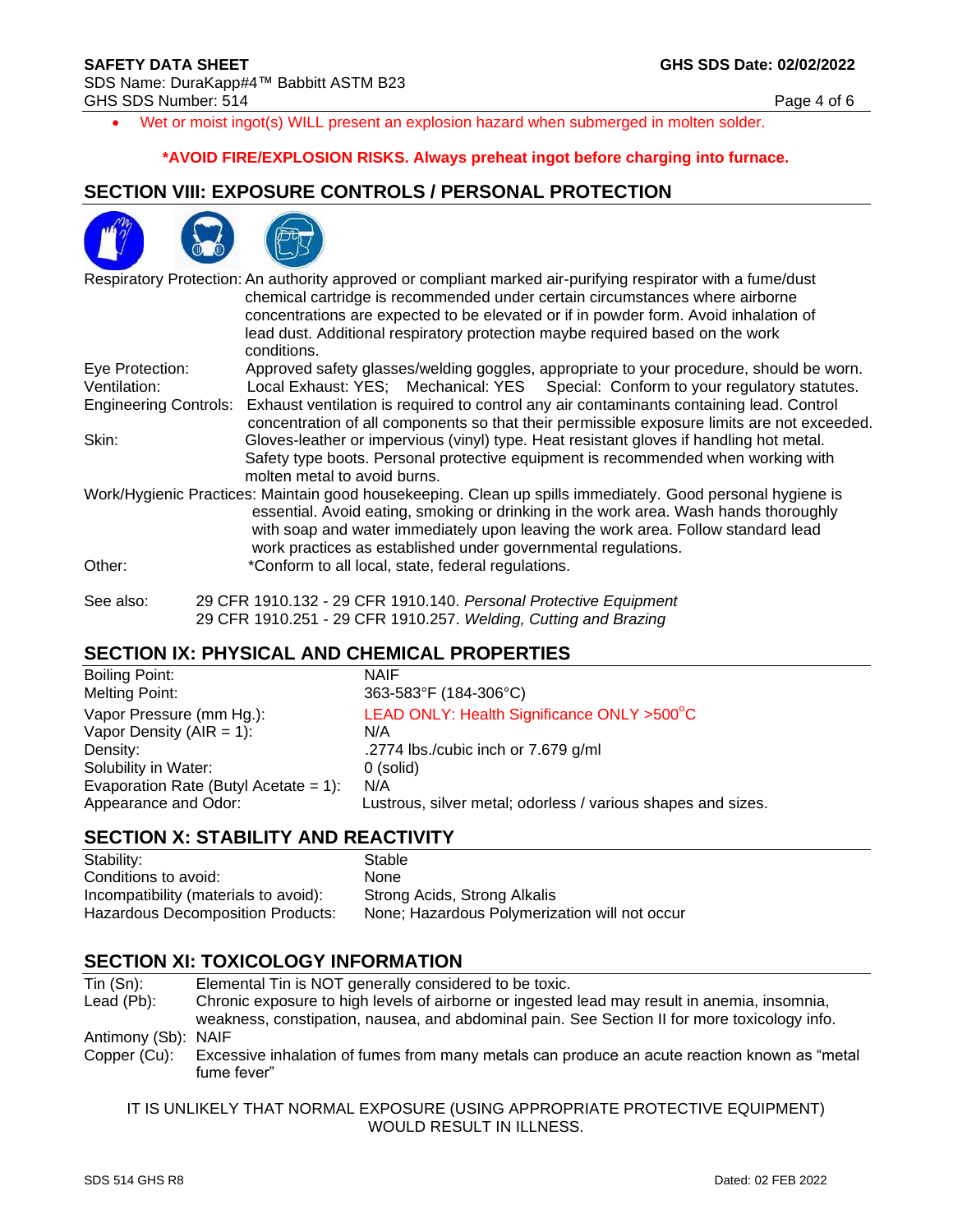SDS Name: DuraKapp#4™ Babbitt ASTM B23 GHS SDS Number: 514 Page 5 of 6

| $*0 =$ Insignificant | 1 = Sliaht    | $2 =$ Moderate      | $3 =$ High        | $4 =$ Extreme  |
|----------------------|---------------|---------------------|-------------------|----------------|
|                      | <b>Health</b> | <b>Flammability</b> | <b>Reactivity</b> | <b>Special</b> |
| <b>NFPA Rating</b>   |               |                     |                   |                |
| <b>HMIS Rating</b>   |               |                     |                   |                |

#### **SECTION XII: ECOLOGY INFORMATION**

Lead – Toxicity to fish – mortality LOEC – rainbow trout – 1.19 mg/l – 96h. Very toxic to aquatic organisms, may cause long-term adverse effects in the aquatic environment. Bioaccumulation – Oncorhynchus kisutch – 2 weeks Bioconcentration factor (BCF): 12. Fresh fish: 0.44 mg/l LC50 96h/ 1.32 mg/l LC50 96h/water Flea: 600 ug/l EC50 = 48h Avoid release to environment. Bioconcentration factor: BCF 12 Very toxic to aquatic life with long lasting effects. This product will not biodegrade. General notes: Do not allow undiluted product or large quantities of it to reach ground water, water course or sewage system. Danger to drinking water if even extremely small quantities leak into the ground.

**Results of PBT and vPvB assessment:** PBT: Not applicable; vPvB: Not applicable.

#### **SECTION XIII: DISPOSAL CONSIDERATION**

Waste Disposal Method

- Must not be disposed of together with household garbage. Do not allow product to reach sewage system.
- Disposal must be made according to official regulations. Dispose of according to federal, state, local, international, and OSHA regulations. In Europe follow the Special Waste Regulations. Avoid release to the environment.

# **SECTION XIV: TRANSPORT INFORMATION**

Not regulated for transport by US DOT. Not regulated for air transport by IATA.

**Ground - DOT Proper Shipping Name: Solder Air - IATA Proper Shipping Name: Solder**

# **SECTION XV: REGULATORY INFORMATION**

SARA Title III Program:

This product contains the following toxic chemicals subjected to the reporting requirements of EPCRA of 1986 and 40 CFR 372

| <b>CHEMICAL NAME</b> | CAS NO.   | <b>EC/List Number</b> | <b>CONCENTRATION</b> |
|----------------------|-----------|-----------------------|----------------------|
| _ead                 | 7439-92-1 | 100-4<br>ົາ 31 -      | 10%                  |

#### UNITED STATES

HCS Classification: Toxic Material, Irritating material, carcinogen, target organ effects.

U.S. Federal Regulations: All ingredients comply with applicable rules or orders under US TSCA.

All components are listed or exempted. TSCA 6 proposed risk management: LEAD. TSCA 8(b) inventory: LEAD TSCA 12(b) annual export notification: LEAD

| <b>SARA 313</b>                  | Substance Name |
|----------------------------------|----------------|
| Form R - Reporting Requirements: | Lead           |
| Supplier Notification:           | Lead           |

California Prop. 65: This product contains a substance known to the State of California to cause cancer and birth defects or other reproductive harm. More information at [www.P65Warnings.ca.gov.](http://www.p65warnings.ca.gov/) 

WHMIS (Canada): Class D-2A: Material causing other toxic effects (very toxic). CEPA DSL: Tin, Lead.

Reach Directive 1907/2006: Contains Lead, a Substance of Very High Concern (SVHC).